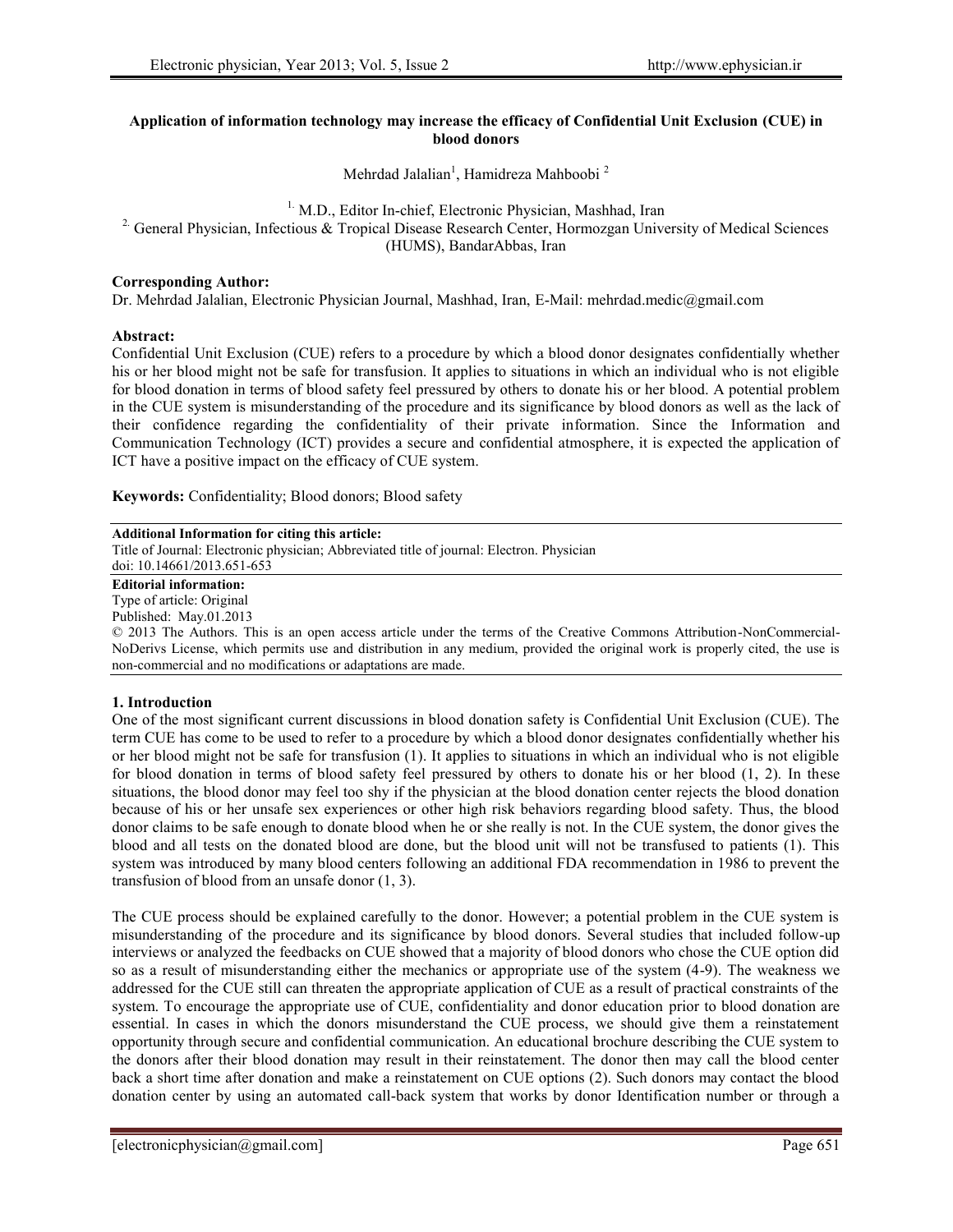Web-based application connected to the donor database. Thus, the donor may have an opportunity to reinstate by employing a confidential Internet communication, e-mail, automated mobile SMS, or call-back system, not in a face-to-face method.

### **2. Hypotheses**

The application of Internet and mobile systems are some of the preferred methods of communication among blood donors (10-12). Through the application of information and communication technology (ICT), donors are expected to believe that their information or answer to CUE options will be kept confidential. However, it is not exactly clear that ICT will have a positive impact on blood safety through its application on the CUE system. This hypothesis needs to be examined in a controlled interventional study to assess the effect of ICT on a CUE system. The hypotheses to be tested are:

- **H1:** A positive relation exists between the application of ICT and reinstatement rate among those blood donors who choose the CUE option.
- **H2:** The application of different methods of ICT (e.g., SMS, web-based, e-mail, and automated phone call back system) has different effects on the reinstatement rate among those blood donors who choose the CUE option.

### **3. Evaluation of the hypotheses**

The appropriate design for evaluating the stated hypotheses is a prospective cohort study. Employing a longitudinal follow-up study will help both describe the occurrence of the outcome over time as well as analyze the association between predictors and the outcome. In this study, both exposed and unexposed groups should be recruited from the blood donor population. The exposure and outcome variables in such a study are the adoption of an ICT-based CUE system and the reinstatement rate, respectively. In the first hypothesis, the exposure is defined using a yes/no exposure while the second hypothesis requires defining the different types of exposure (e.g., SMS communication, automated phone call-back, e-mail, and web-based communication).

The first hypothesis compares the appropriateness of donors' chose of the CUE option in traditional and ICT-based CUE systems. A comparative within-group analysis is also appropriate for examining the hypothesis regarding differences in the impact of various methods of communication in an ICT-based CUE system. It is important to be careful of the effect of factors such as age, gender, education level, Internet access, and other covariates at both levels of study design and data analysis.

The problem with most cohort studies is the bailout phenomenon or the lack of follow-up. In this study, the only aspect that needs to be followed up on and recorded is the reinstatement of donors, which will be done automatically by the ICT facilities. Another advantage of this study is that it measures the objective variables rather than subjective variables, which means the measurement of variables is more reliable and there is no need to include blinding in the methodology.

### **4. Expected results**

Communication with blood donors via ICT facilities provides more confidentiality; therefore, it is expected to identify a considerable increase in the reinstatement of donors who choose the CUE option in the modern method.

### **Conflict of Interest:**

There is no conflict of interest to be declared.

### **References**

- 1. Sally V. Rudman. Textbook of Blood Banking and Transfusion medicine. Second edition, 2005. ISBN: 0- 7216-0384-X
- 2. Jeanne, V. L., Celso, B., Blood Safety and surveillance, 2001.
- 3. Department of Health and Human Services, FDA. Additional recommendation for reading further the number of units of blood and plasma donated for transfusion or for further manufacture by persons at increased risk of HTLV-3/LAV infection. Memorandum to all registered blood establishments, October 30, 1986.
- 4. Ciavetta J, Nusbacher J, Wall A. Donor self-exclusion patterns and human immunodeficiency virus antibody test results over a twelve month period. Transfusion. 1989; 29: 81.